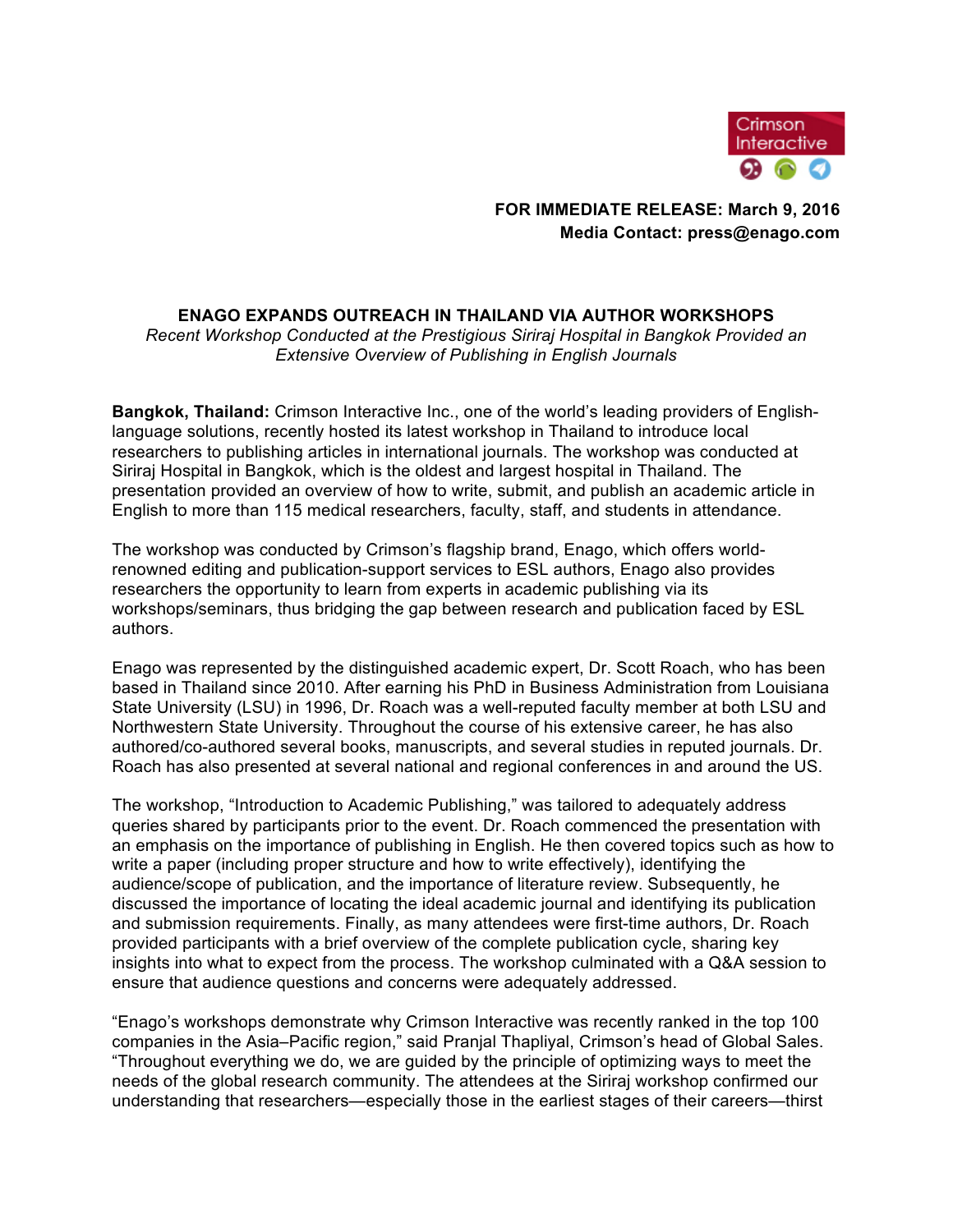for insight into knowledge and tools that will help them get published. We are excited to conduct more events like these at this particular location and in settings throughout the globe."

**About Enago:** Enago is the flagship brand of Crimson Interactive Inc., an award-winning language-solutions company that serves academia and industry through three main entities: Enago (English Editing and Publication Support), Ulatus (Translation), and Voxtab (Transcription). Enago employs one of the market's largest teams of editors (965+) who are proven language and subject-matter experts in more than 1,100 disciplines. To date, the company's talented pool of specialists has helped more than 81,000 authors share their research in the most impactful journals across the globe. Crimson has a local presence in Japan, China, Taiwan, Turkey, Korea, Brazil, Germany, Russia, India, and the United States.

#### **SOCIAL MEDIA LANGUAGE**

#EnagoAcademy Helps Authors Share Their Work Across #Borders! Crimson has brought #medicalresearchers in #Thailand one step closer to sharing their work with an international audience. @Siriraj Hospital

Learn more --> [LINK]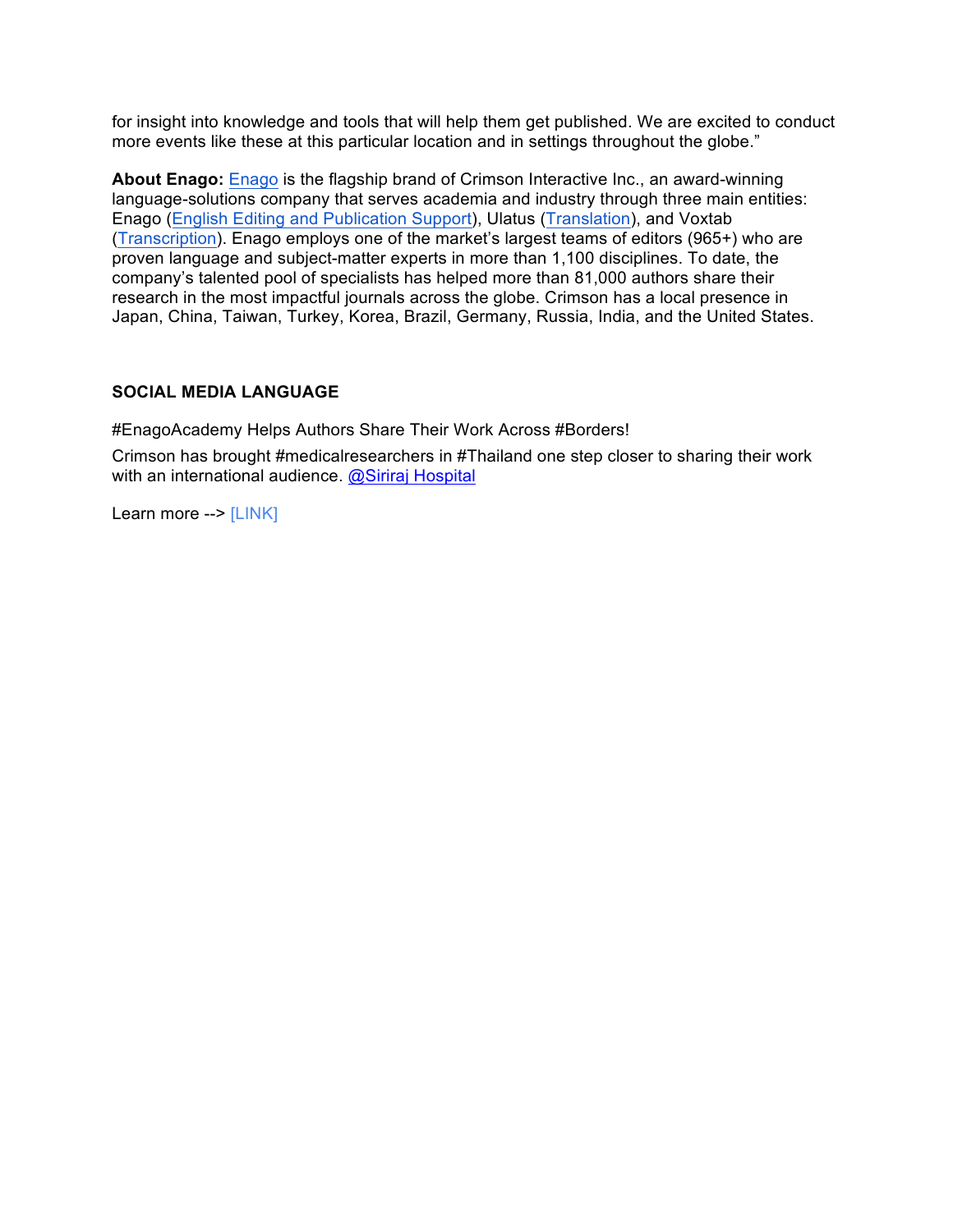

# **ENAGO OFFERS EDITING SERVICES TO JADA AUTHORS**

*Leading STM Editors Support Researchers Preparing Submissions for The Journal of the American Dental Association*

**New York**: Enago, a premier provider of English language editing services to the global scientific research community, plans to offer its award-winning editorial services to researchers submitting papers to The Journal of the American Dental Association (JADA). Enago will provide this presubmission editorial assistance at discounted rates.

JADA is the monthly journal of the American Dental Association (ADA), regarded as the primary advocate of oral health in the United States. Since its founding in 1859, ADA has grown to become the nation's leading source of dental health-related information for both dentists and patients, providing more than 2,000 clinical practice guidelines to its more than157,000 dentist members across the country. The ADA Seal of Acceptance is universally recognized by consumers as a symbol of safety and effectiveness.

In line with its aim to promote human wellbeing by bolstering research advancement, Enago intends to provide streamlined access to editorial resources to dental researchers who wish to submit their manuscripts to the monthly journal, JADA. Researchers will be able enter an easyto-use online portal through which they can take advantage of Enago's pre-submission editorial services. Authors can select from three levels of support—proofreading, copy editing, or substantive editing—at a discount of 10% off regular rates.

"Throughout its many endeavors, the ADA embodies its mission to be a patient-centered, science-based, and ethically-driven association. This is especially evident through its monthly publication, JADA—the must-read scientific journal for dentistry," said Gregory Loxton, VP of North American Operations for Enago's parent company, Crimson Interactive Inc. "Enago is thrilled to offer the skills and experience of our team of expert editors who hold specialized knowledge in the various fields of oral health and dentistry. We know what it takes to get published in esteemed journals such as JADA, and we invite researchers to take advantage of our award-winning services."

**About Enago**: A trusted name in STM industry, Enago is the flagship brand of Crimson Interactive Inc., one of the world's leading language solutions providers. Crimson supplies English editing, translation, and journal-publishing support to more than 81,000 authors across the globe. Enago employs one of the market's largest teams of editors (850+) who are language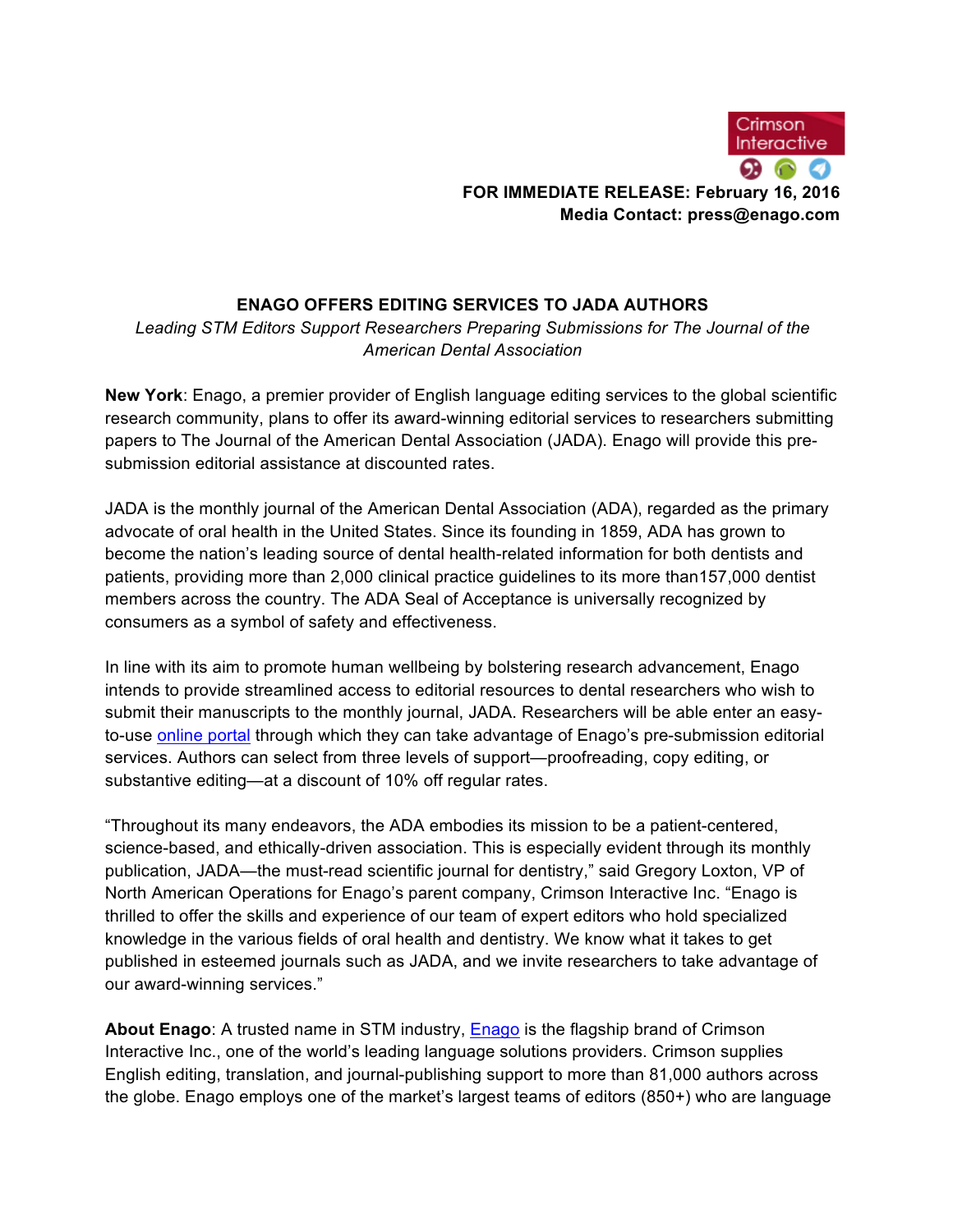and subject-matter experts in more than 1,100 disciplines. Crimson Interactive has a local presence in Japan, China, Taiwan, Turkey, Korea, Brazil, Germany, Russia, India, and the United States.

# **About JADA**

The Journal of the American Dental Association (JADA) is the nation's premier source of peerreviewed research on dental science and practice. Published monthly, each issue includes articles and reviews of emerging research, as well as editorials on the myriad issues encountered by dentists. The publication also covers the latest industry news, including information on ADA events and updates on policies related to dental practice. In 2013, JADA celebrated its centennial by republishing groundbreaking articles published throughout its 100 year history. Today, readers can access JADA content both in print and online, as well as through the new JADA app, introduced in November 2015.

# **SOCIAL MEDIA LANGUAGE**

Enago Now Supports Authors Submitting to the ADA's Journal!

Enago offers editing services to researchers wishing to submit research and articles to the American Dental Association's monthly journal, JADA.

Learn more about the ADA's flagship publication and how Enago can help you get published.  $\rightarrow$ [LINK]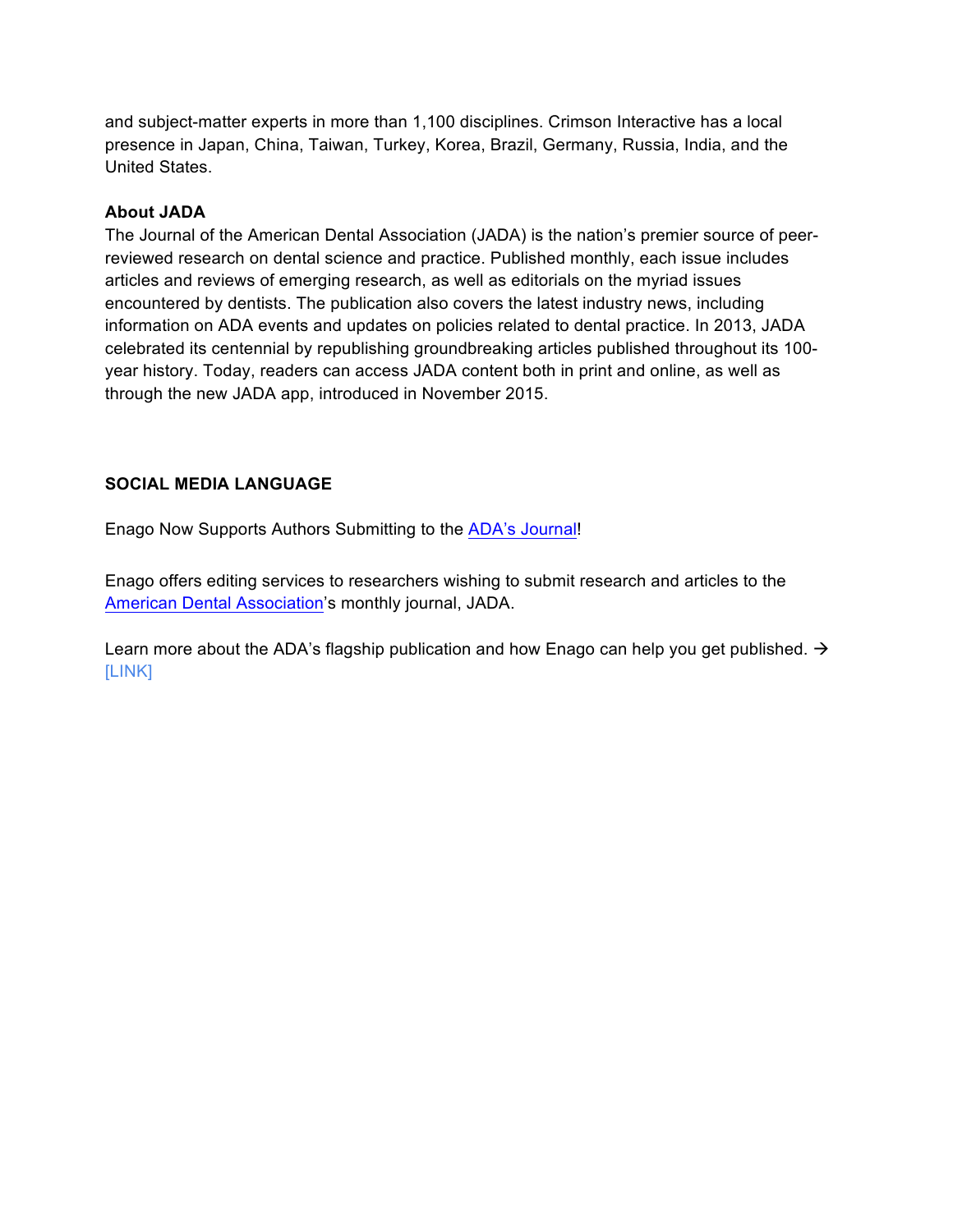

# **FOR IMMEDIATE RELEASE: December 1, 2015 Media Contact: press@enago.com**

# **CRIMSON INTERACTIVE CELEBRATES 10 YEARS**

*Success of STM Language Services Leader Driven by Core Values*

**New York, NY:** Crimson Interactive Inc. is celebrating a decade of helping authors around the world share their work across borders and platforms. Principally engaged in editing, translation, and transcription services for academics and nonacademics alike, Crimson is known all over the globe for setting new standards in the language market. The company was recently bestowed the Red Herring Top 100 Award for the Asia–Pacific region. It is a testament to the energy and excellence Crimson's global team consistently brings to all its work.

Driven by professional academic experts who understand customer needs, Crimson was founded in 2005 to assist aspiring authors fulfill their dreams of publishing in top-notch scientific journals. The company set its sights on the then-unfamiliar territory of English language editing for ESL researchers in Japan, and quickly set the market's standard for quality. The following year Crimson introduced its game-changing "reverse outsourcing" business model to India, in which native English speakers in the US and UK provided editing services to Indian authors. This groundbreaking initiative was awarded the first-ever India SME Heroes Challenge, sponsored by FICCI and Google India.

Since those early days, Crimson has grown from strength to strength, steadfastly retaining as one of its core values the Japanese philosophy of "Kaizen," or "continual improvement." The company strives for constant innovation in all its service offerings and processes, and this principle, along with "commitment," "integrity," and "simplicity," guides every detail of the firm's daily operations. From Crimson's pledge to deliver impeccable, straightforward service and fees to its ISO-certified processes that guarantee exceptional quality management and information security, Crimson's business model is both sensitive to the language market and responsive to its needs. To date, the company has provided language services to more than 81,000 clients across 125 countries in more than 1,100 disciplines.

"Crimson was started 10 years ago with a 'client-first' philosophy that demonstrates our continued commitment to providing efficient, top-quality service," says Gregory Loxton, vice president of North American operations at Crimson Interactive. "We are always encouraging our team of highly experienced, talented professionals to generate innovative solutions in all that they do. Over the years, Crimson has turned nascent yet brilliant ideas into unique techniques that have set trends for the entire community. By adhering to the same set of values on which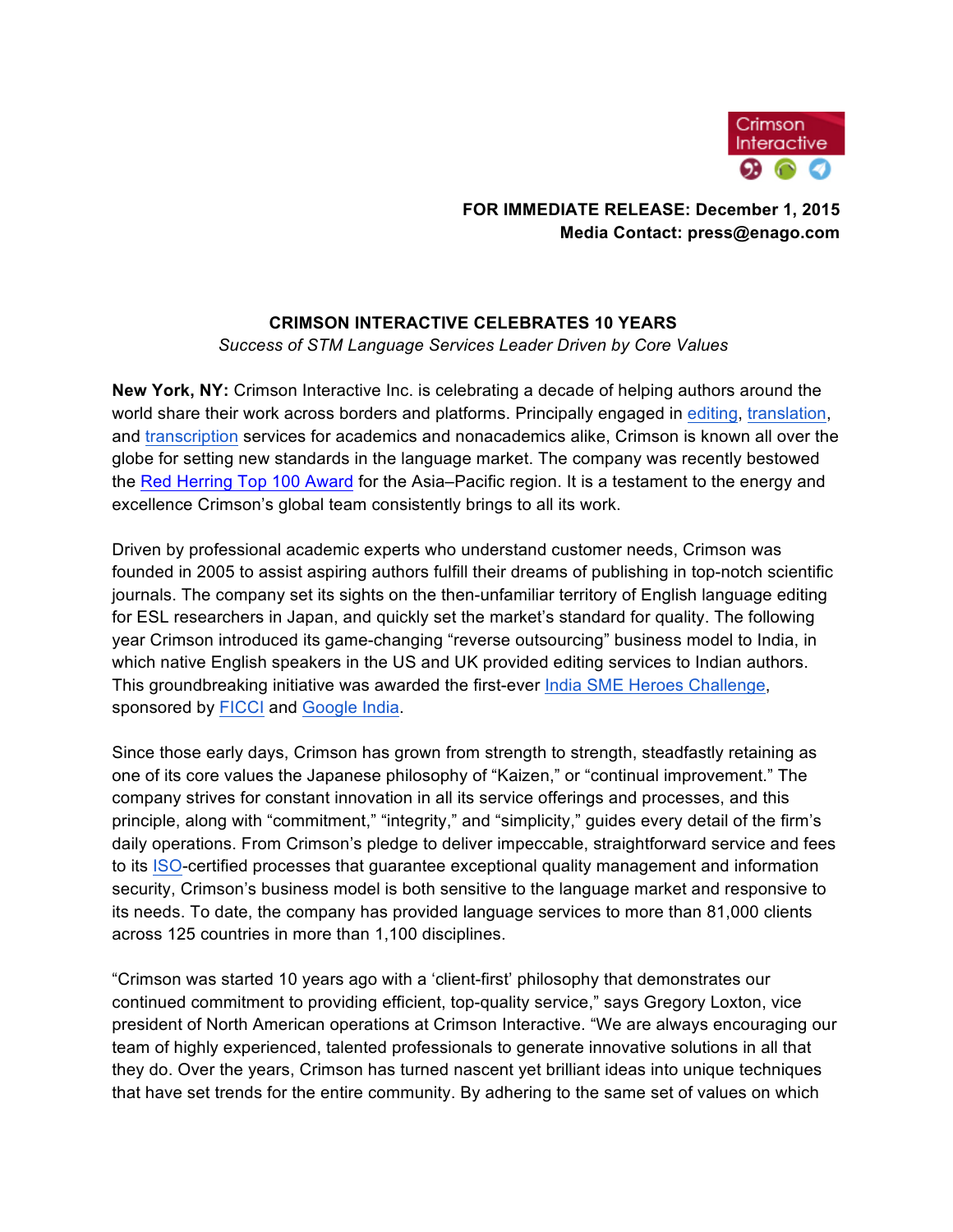we were founded, Crimson looks forward to the next decade of service to the global community of thinkers and doers."

**About Crimson Interactive Inc.**: Crimson is one of the world's leading and fastest growing language solutions providers serving academia and industry through three flagship brands: Enago (English Editing), Ulatus (Translation), and Voxtab (Transcription). Throughout its tenyear history, Crimson's "one-stop shop" for language services has helped scientific researchers get published in the most impactful journals, and it has aided corporations in delivering their message to new international markets. The company's talented pool of editors, translators, transcriptionists, and quality analysts have undergone rigorous training and evaluation to ensure that its worldwide team is comprised of not only master linguists, but proven experts in their respective field. Crimson has a local presence in Japan, China, Taiwan, Turkey, Korea, Brazil, Germany, Russia, India, and the United States.

# **SOCIAL MEDIA LANGUAGE**

Happy Anniversary to Us!

Crimson Interactive, the parent company of Enago, Ulatus, and Voxtab, is celebrating 10 years of innovation and impeccable language services to authors throughout the world.

How'd we get here? Learn more --> [LINK]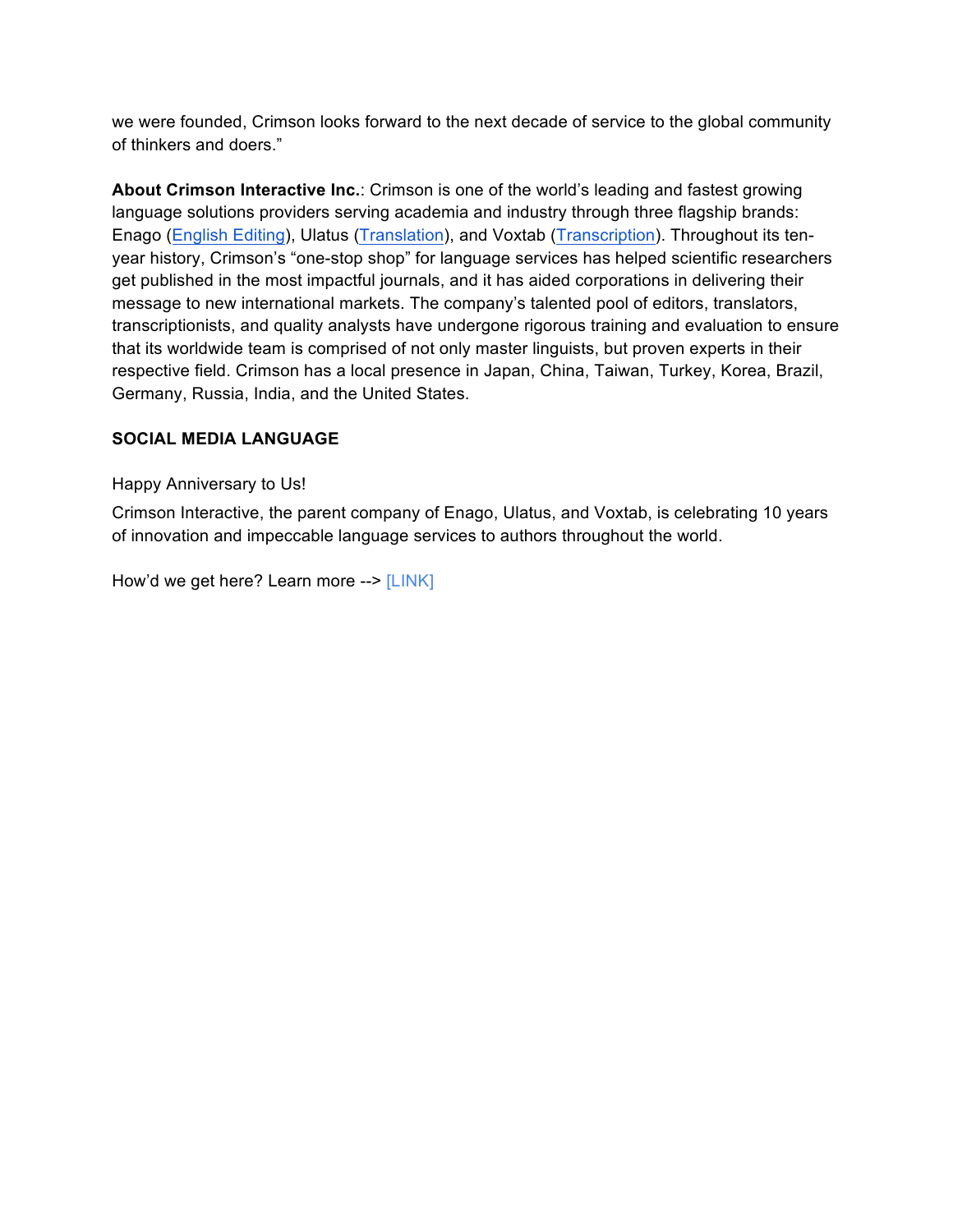

 **FOR IMMEDIATE RELEASE Media Contact:** Lloyd Chrein, 212.496.1637

# **MIDBORO MANAGEMENT'S MICHAEL JAY WOLFE NAMED REBNY'S MANGEMENT EXECUTIVE OF THE YEAR**

**New York, NY, April 10, 2012**– Midboro Management is proud to announce that its president Michael Jay Wolfe has been awarded the prestigious Residential Management Executive of the Year by the Real Estate Board of New York (REBNY) for "excellence in residential management, his longevity in the field and his commitment to the residential management community."

"Michael is one of the finest leaders in residential management," said REBNY President Steven Spinola. "His experience and years of hard work have earned him this recognition, and REBNY is pleased to honor him. Michael has been a valued member of REBNY and the Residential Management Council since 1997 and chairs its Best Practices subcommittee." As chairman, Wolfe leads research on various issues and initiatives affecting residential property managers. This year he authored a memorandum on the Department of Environmental Protection's new backflow-prevention-device requirement and collaborated on a report outlining considerations for smoking policies in residential buildings.

Known for exhibiting tireless service to his constituents, Wolfe's superior accomplishments, civic achievement, and contributions to the field of property management are well regarded throughout the real estate industry. Clients and peers alike are keen to outline his outstanding commitment and professionalism.

According to client Nathan Sudakoff, board president of 333 Central Park West, "I saw exceptional qualities in Michael when I first met him many years ago. He was with his thenpartner who was an experienced manager but Mike's enthusiasm really resonated with me. I felt -- and still feel -- that he is someone you can absolutely depend on. Mike makes you feel that things that aren't perfect will be made as good as possible."

Said another client, Bobby Sher, board president of Bell Park Manor-Terrace in Queens, "Mike Wolfe has proven himself hundreds of times over, saving us thousands of dollars on insurance premiums and the like. He truly treats our property like it's his own and always offers fantastic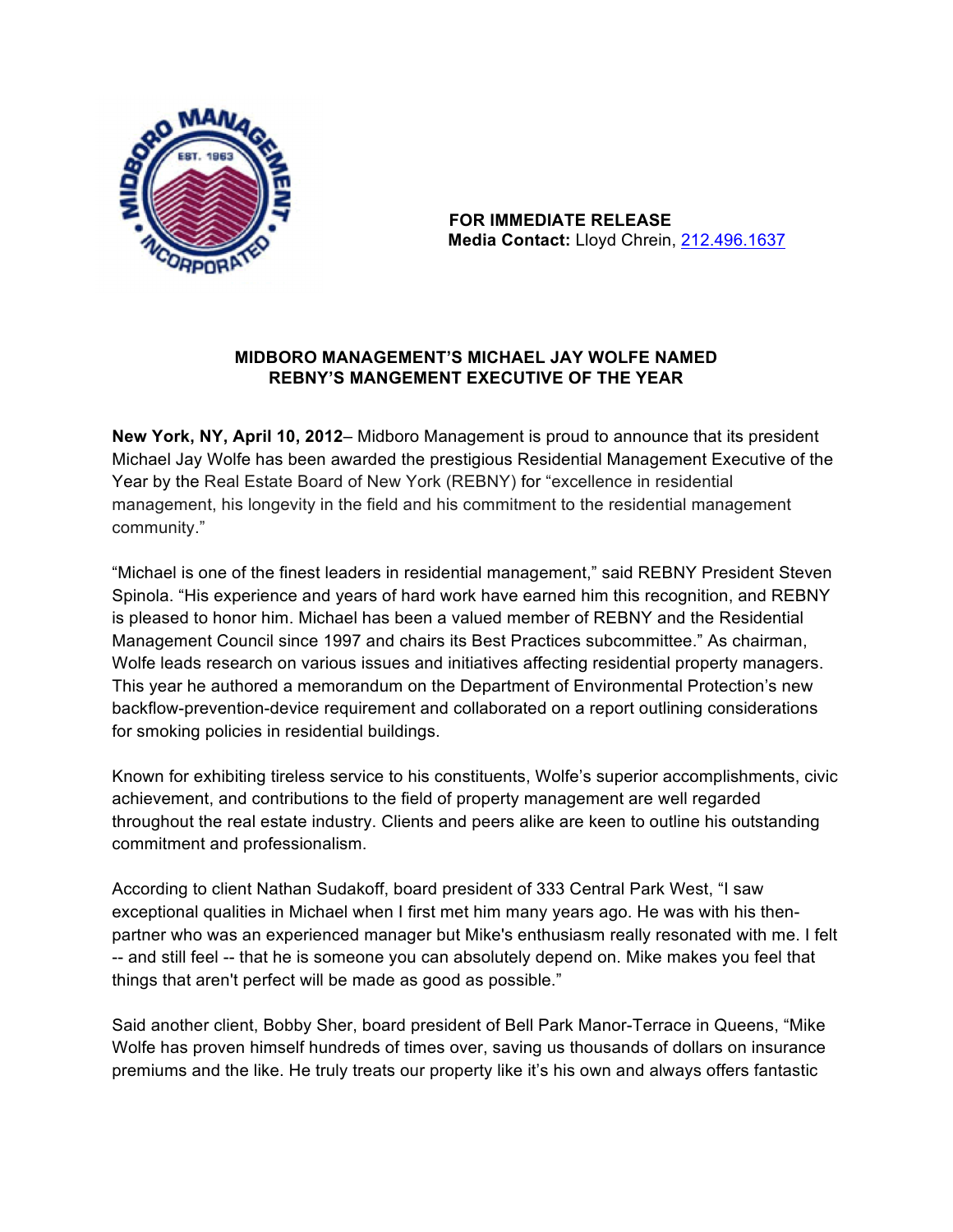advice. He'll call me up and say, 'This proposal isn't right,' and I've often wondered 'How can he possibly have time to do this?' He's like Superman."

"Michael is a frequent presenter at CNYC workshops and seminars, and we rely on him for clear, detailed analyses of many topics. He eagerly learns all aspects of new issues -- Who other than Michael Wolfe would attend the full 40-hour 'Green Supers' class alongside the supers of his client buildings? His enthusiasm is matched by the impressive standards he sets for his firm. I've known him to turn down potential clients at times when Midboro has recently taken on other new clients or major projects that would prevent the company from providing the responsive, quality service he insists upon," said Mary Ann Rothman, executive director of the Council of New York Cooperatives and Condominiums (CNYC).

Wolfe's story began working side by side with his father on rooming houses Wolfe Sr. owned and operated. According to Wolfe, "Dad taught me how to handle everything to maintain a multiple dwelling -- Calling an outside vendor was not an option. Both of our trunks were full of tools and while a few tasks may have been frustrating at times, it was rewarding." In 1986 he answered an ad for an assistant property manager and was thrilled to join three other employees in a converted one-bedroom office at Midboro Management. "I remember walking through 5th avenue apartments that were over 4,000 square feet and furnished like museums. At 23 and \$20,000 dollars per year, I had hit the big time," he recalled. "Nowhere else can you receive a call for a clogged drain and manage a multi-million dollar project at the same time."

Wolfe continued, "We are the ultimate service business -- maintaining and enhancing the quality of life for those that live in the properties we manage. The first 25 years has gone by quickly and I look forward to the next 25 years positively representing this industry."

The award was bestowed on February 29, 2012 at REBNY's 14th annual Residential Management Leadership Breakfast at the Roosevelt Hotel. Manhattan Borough President Scott Stringer was the keynote speaker at the awards ceremony, the premier social event for residential property managers.

Leslie Winkler of Penmark Management, co-chair of the event, presented the award to Wolfe in front of 400 attendees. Said Winkler, "Michael is a dedicated member of REBNY's Residential Management Council who has been eager to share his experience and knowledge with the group."

In addition to REBNY's honor, Wolfe has received Gold Management awards from *Habitat Magazine*, the Special Award for Excellence in Management from the Association of Builders and Owners of Greater New York, Inc. (ABO) and the Registered Apartment Manager New York Chapter Board (RAM). An expert in a wide range of services pertaining to residential real estate, he holds New York State licenses for real estate, mortgage and insurance brokerage and is a popular guest lecturer at the Academy for Continuing Education.

#### **About Midboro Management**

Founded in 1963, Midboro is a Manhattan-based full-service property management firm and brokerage. The firm manages a portfolio of more than 90 luxury co-op, condominium, rental, and commercial properties and has been recognized repeatedly for its high quality of service. Midboro was awarded the Management Company of the Year from the New York Association of Realty Managers (NYARM) in 2008, has been named the number-one mid-sized management